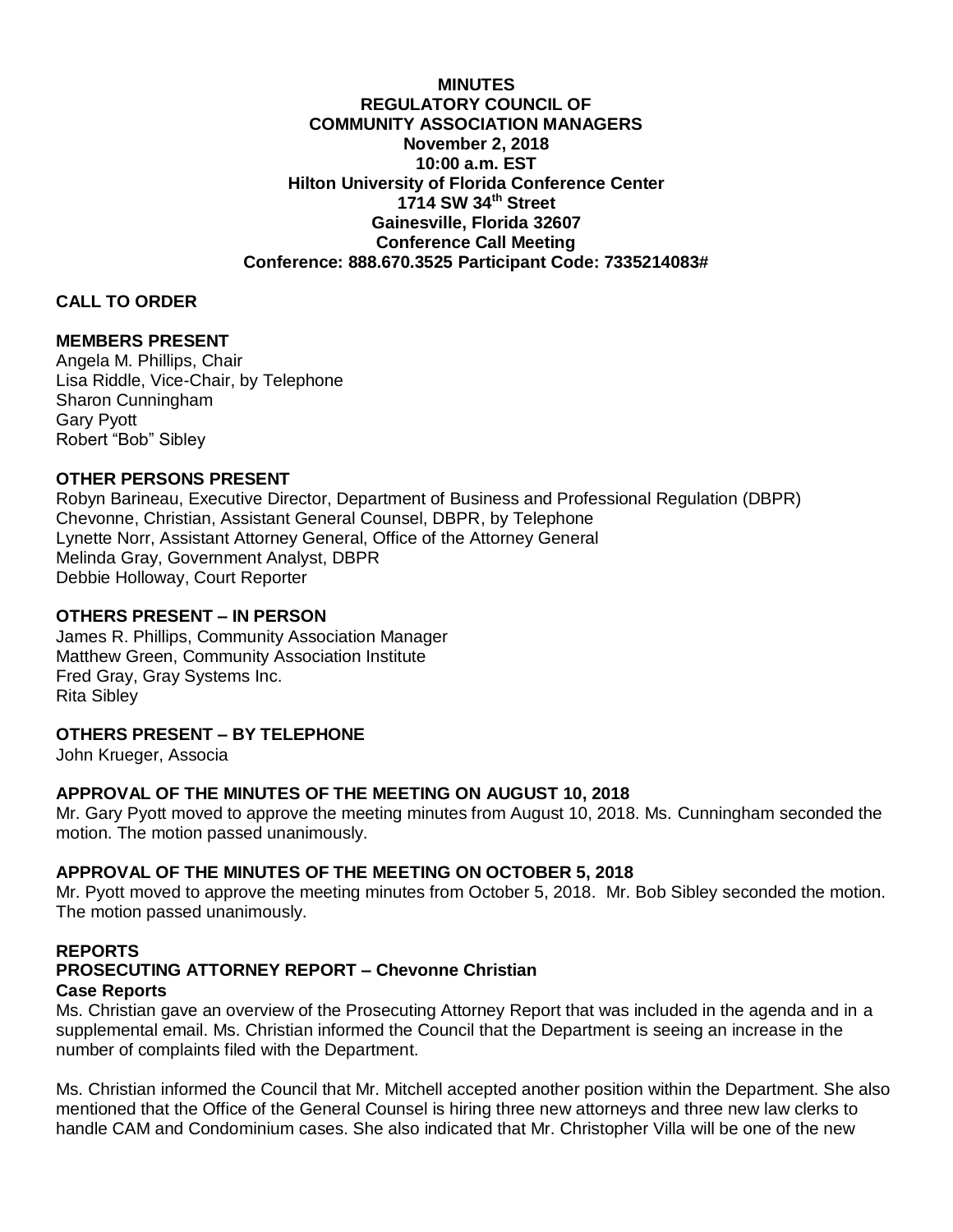attorneys for the Council. Chair Phillips, on behalf of the Council, thanked Mr. Mitchell and his staff for all their hard work.

Ms. Christian provided the Council with the Office of General Counsel's portion of the Council member training.

# **COUNSEL REPORT – Lynette Norr**

### **Rules Report**

There was no Rules Report to come before the Council at this time.

### **Pre-Licensure Education**

The Council discussed pre-licensure education. It is the opinion of the Council that all providers should be teaching the same information. The Council recommended that Ms. Norr research whether or not the Council has authority to incorporate pre-licensure education requirements in their rule. The Council asked that this matter be placed on the February 2019 agenda. If the Council can expand the rule, they will consider having a public workshop at the November 2019 meeting.

### **Annual Regulatory Plan**

Ms. Norr informed the Council that she and Ms. Barineau developed the ARP and provided a draft for the Chair's approval. She stated that the ARP should be ratified by the Council. After discussion, Ms. Cunningham made a motion to ratify the ARP. Chair Phillips seconded the motion. The motion passed unanimously.

## **EXECUTIVE DIRECTOR REPORT – Robyn Barineau**

### **Financial Report – June 30, 2018**

Ms. Barineau informed the Council that as of June 30, 2018, their operating account balance was (\$895k) and their unlicensed activity account balance was \$197k.

### **Board Member Training**

Ms. Norr and Ms. Barineau provided their portions of Council Member Training.

## **Future Meeting Dates**

February 22, 2019 – Conference Call May 17, 2019 – Conference Call August 2, 2019 – Conference Call November 8, 2019 – Fernandina Beach February 28, 2020 – Conference Call May 15, 2020 - Conference Call August 21, 2020 - Conference Call November 6, 2020 - St. Augustine Beach

#### **NEW BUSINESS**

There was no new business to come before the Council at this time.

## **OLD BUSINESS**

## Sexual Harassment – Bob Sibley

Mr. Sibley reiterated that he would like to have information on sexual harassment posted on the Department's website. Ms. Barineau stated that the Department's websites contain information specific to each profession. The Department does not post important items that are global in nature. The best place for such posting should be in an industry newsletter.

Mr. Sibley stated that he wants more continuing education coverage of sexual harassment, for example, to have a survey conducted by an association, review the outline of courses being offered by providers, and create an award for continuing education providers and post on the Department's website.